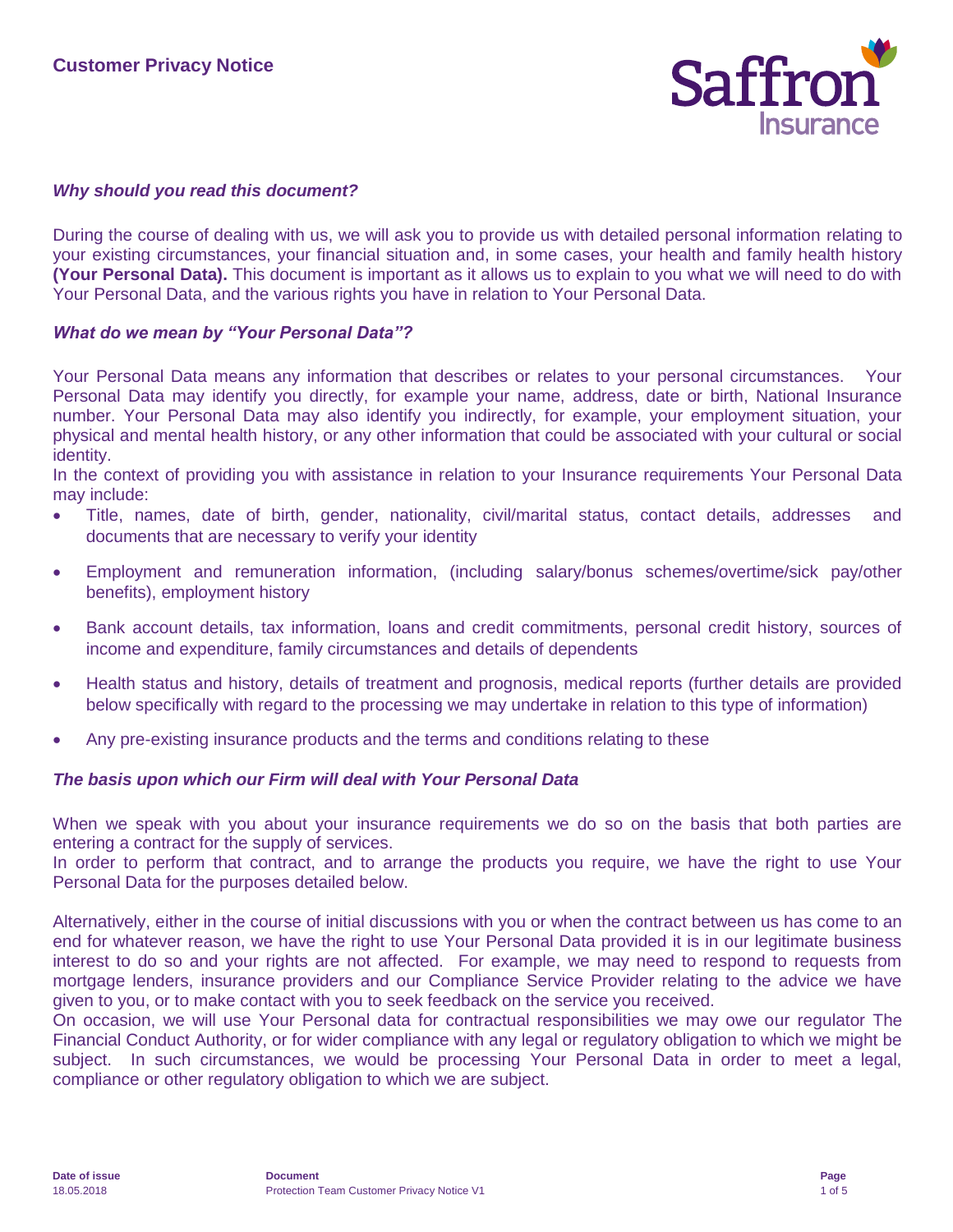

### *The basis upon which we will process certain parts of Your Personal Data*

Where you ask us to assist you with for example your insurance, in particular life insurance and insurance that may assist you in the event of an accident or illness, we will ask you information about your ethnic origin, your health and medical history (**Your Special Data)**. We will record and use Your Special Data in order to make enquiries of insurance providers in relation to insurance products that may meet your needs and to provide you with advice/guidance regarding the suitability of any product that may be available to you.

If you have parental responsibility for children under the age of 13, it is also very likely that we will record information on our systems that relates to those children and potentially, to their Special Data.

The arrangement of certain types of insurance may involve disclosure by you to us of information relating to historic or current criminal convictions or offences (together "**Criminal Disclosures**"). This is relevant to insurance related activities such as underwriting, claims and fraud management.

We will use special Data and any Criminal Disclosures in the same way as Your Personal Data generally, as set out in this Privacy Notice.

Information on Special Category Data and Criminal Disclosures must be capable of being exchanged freely between insurance intermediaries such as our Firm, and insurance providers, to enable customers to secure the important insurance protection that their needs require.

### *How do we collect Your Personal Data?*

We will collect and record Your Personal Data from a variety of sources, but mainly directly from you. You will usually provide information during the course of our initial meetings or conversations with you to establish your circumstances and needs and preferences in relation to insurance. You will provide information to us verbally and in writing, including email.

We may also obtain some information from third parties, for example, credit checks, information from your employer, and searches of information in the public domain such as the voters roll. If we use technology solutions to assist in the collection of Your Personal Data for example software that is able to verify your credit status. We will only do this if we have consent from you for us or our nominated processor to access your information in this manner. With regards to electronic ID checks we would not require your consent but will inform you of how such software operates and the purpose for which it is used.

#### *What happens to Your Personal Data when it is disclosed to us?*

In the course of handling Your Personal Data, we will:

- Record and store Your Personal Data in our paper files, mobile devices and on our computer systems (*websites, email, hard drives, and cloud facilities*). This information can only be accessed by employees and consultants within our Firm and only when it is necessary to provide our service to you and to perform any administration tasks associated with or incidental to that service
- Submit Your Personal Data to Insurance Product providers, both in paper form and on-line via a secure portal. The provision of this information to a third party is essential in allowing us to progress any enquiry or application made on your behalf and to deal with any additional questions or administrative issues that lenders and providers may raise.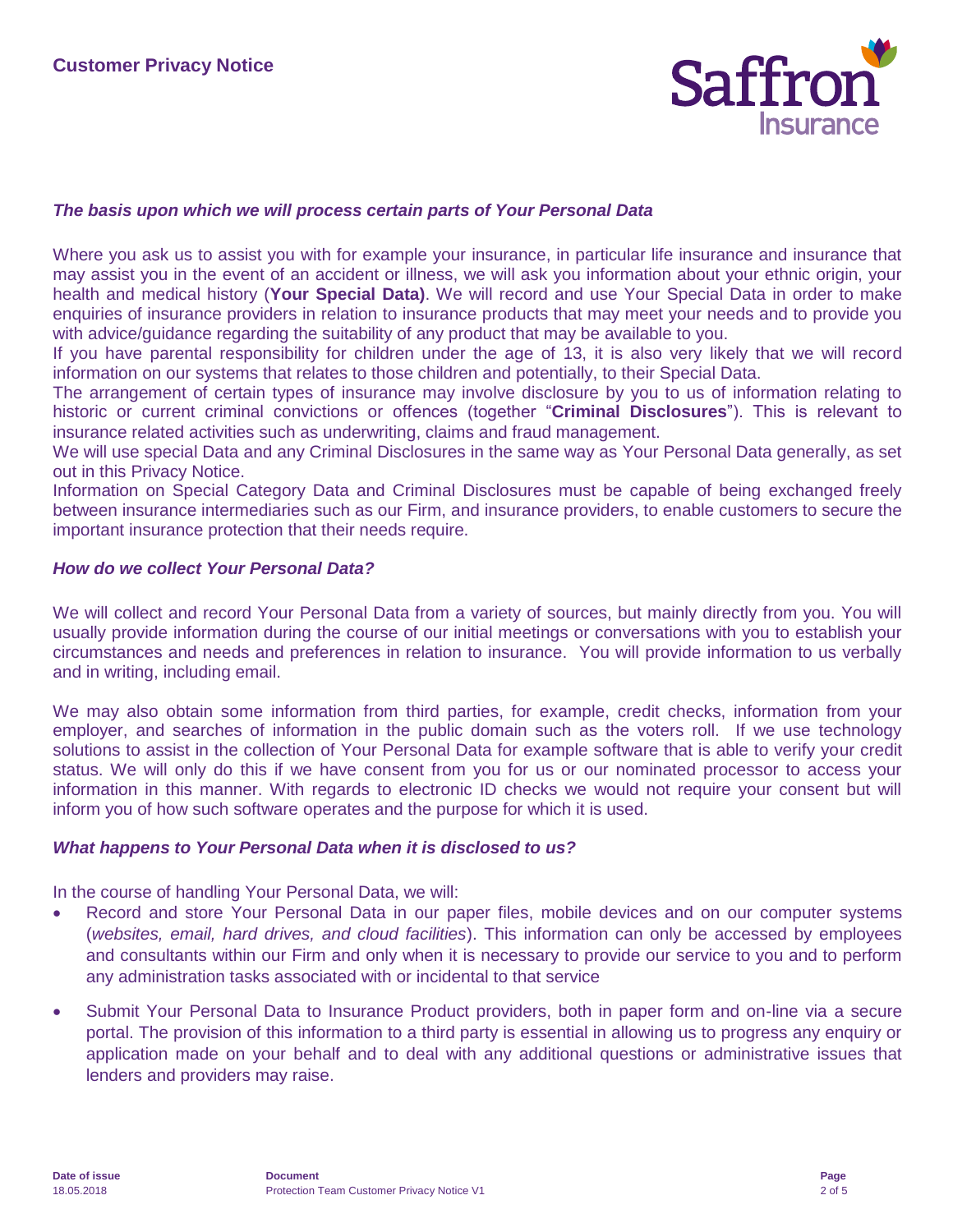

 Use Your Personal Data for the purposes of responding to any queries you may have in relation to any insurance policy you may take out, or to inform you of any developments in relation to those products and/or polices of which we might become aware

### *Sharing Your Personal Data*

From time to time Your Personal Data will be shared with:

- Insurance providers
- Third parties who we believe will be able to assist us with your enquiry or application, or who are able to support your needs as identified. These third parties will include but may not be limited to, our Compliance Advisers, Product specialists, estate agents, providers of legal services such as estate planners, conveyancing, surveyors and valuers (in each case where we believe this to be required due to your particular circumstances).

In each case, your Personal Data will only be shared for the purposes set out in this customer privacy notice, i.e. to progress your insurance enquiry and to provide you with our professional services.

Please note that this sharing of Your Personal Data does not entitle such third parties to send you marketing or promotional messages: it is shared to ensure we can adequately fulfil our responsibilities to you, and as otherwise set out in this Customer Privacy Notice.

We do not envisage that the performance by us of our service will involve Your Personal Data being transferred outside of the European Economic Area.

### *Security and retention of Your Personal Data*

Your privacy is important to us and we will keep Your Personal Data secure in accordance with our legal responsibilities. We will take reasonable steps to safeguard Your Personal Data against it being accessed unlawfully or maliciously by a third party.

We also expect you to take reasonable steps to safeguard your own privacy when transferring information to us, such as not sending confidential information over unprotected email, ensuring email attachments are password protected or encrypted and only using secure methods of postage when original documentation is being sent to us.

Your Personal Data will be retained by us either electronically or in paper format for a minimum of six years, or in instances whereby we have legal right to such information we will retain records indefinitely.

### *Your rights in relation to Your Personal Data*

You can:

- request copies of Your Personal Data that is under our control
- ask us to further explain how we use Your Personal Data
- ask us to correct, delete or require us to restrict or stop using Your Personal Data (details as to the extent to which we can do this will be provided at the time of any such request)
- ask us to send an electronic copy of Your Personal Data to another organisation should you wish
- change the basis of any consent you may have provided to enable us to market to you in the future (including withdrawing any consent in its entirety)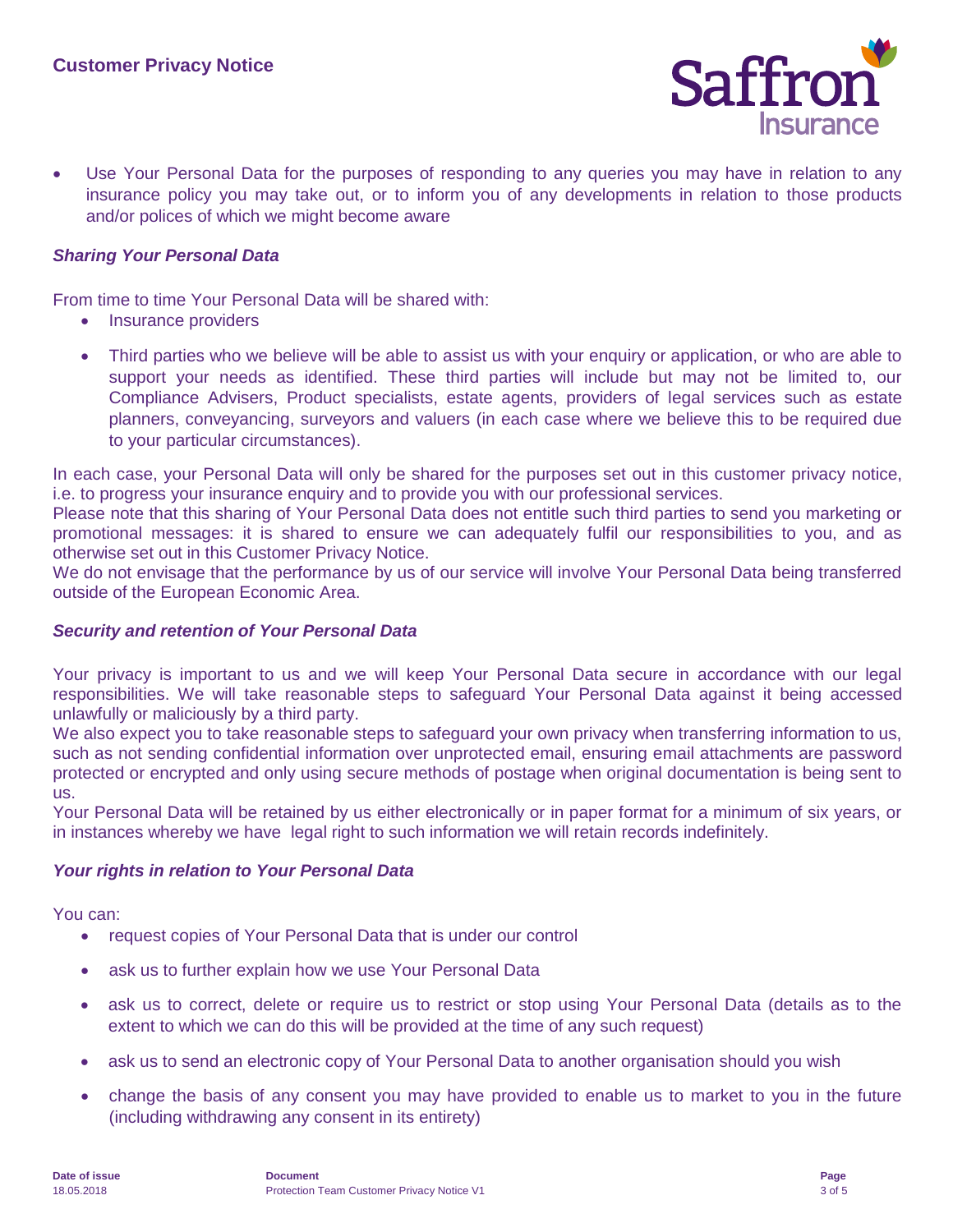

### *How to make contact with our Firm in relation to the use of Your Personal Data*

If you have any questions or comments about this document, or wish to make contact in order to exercise any of your rights set out within it please contact:

The Data Protection Manager at Saffron Insurance Services Limited, 22 High Street, Saffron Walden, Essex, CB10 1AX. Tel – 01799 522293 or Email – insure@saffroninsurance.co.uk.

If we feel we have a legal right not to deal with your request, or to action, it in different way to how you have requested, we will inform you of this at the time.

You should also make contact with us as soon as possible on you becoming aware of any unauthorised disclosure of Your Personal Data, so that we may investigate and fulfil our own regulatory obligations.

If you have any concerns or complaints as to how we have handled Your Personal Data you may lodge a complaint with the UK's data protection regulator, the ICO, who can be contacted through their website at <https://ico.org.uk/global/contact-us/> or by writing to Information Commissioner's Office, Wycliffe House, Water Lane, Wilmslow, Cheshire, SK9 5AF.